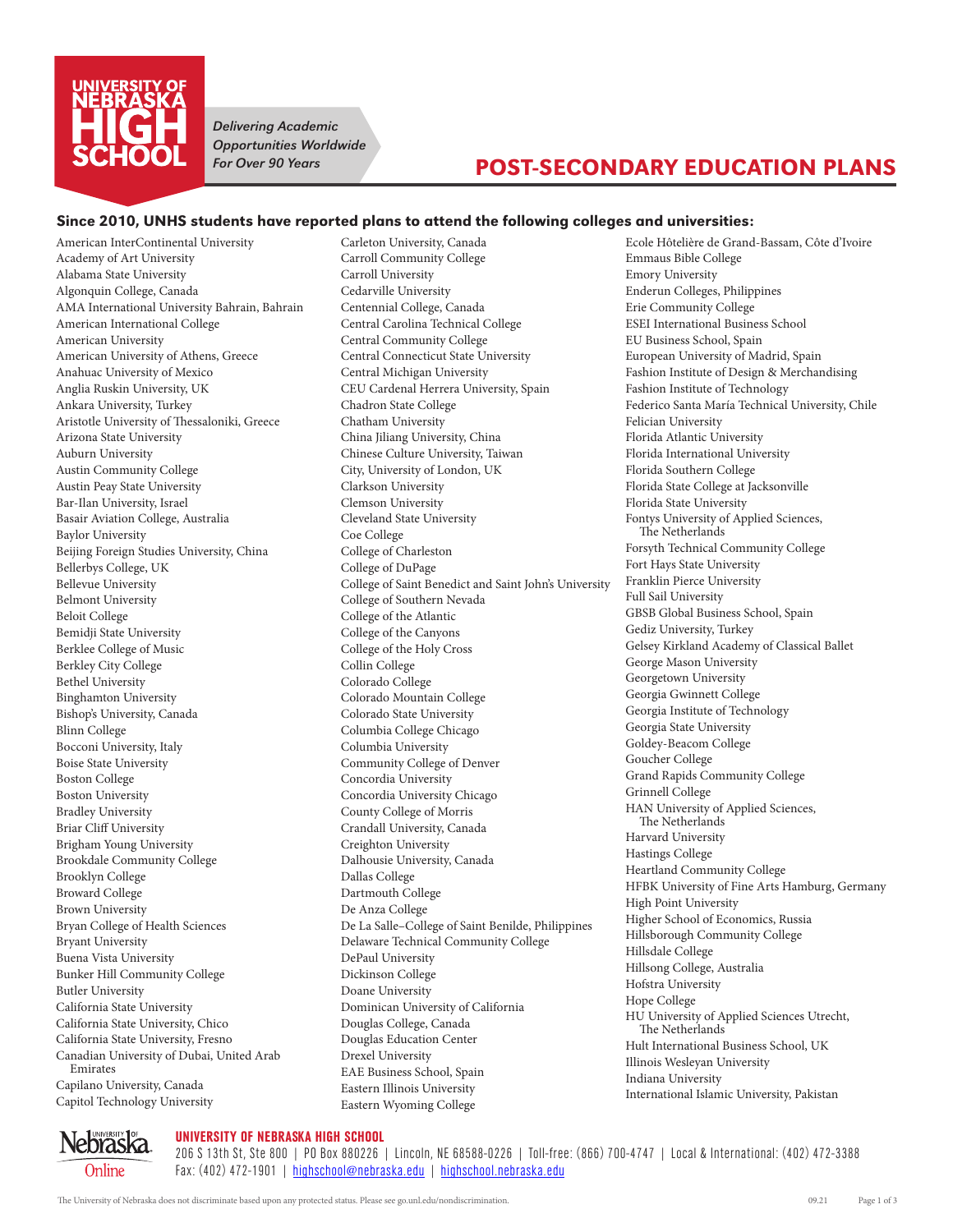## POST-SECONDARY EDUCATION PLANS

International University of Monaco, Monaco Iowa Central Community College Iowa State University Iowa Western Community College Irvine Valley College Istanbul Bilgi University, Turkey Istituto Marangoni, Italy Jacksonville University James Madison University John A. Logan College John Cabot University, Italy Johns Hopkins University Johnson & Wales University Johnson University Johnston Community College Kaplan University Keele University, UK Keene State College Kennesaw State University Kenyon College Kingsborough Community College Koç University, Turkey Kursk State Medical University, Russia La Cité, Canada Laguna College of Art and Design Lake Forest College Lander University Lanier Technical College LaSalle College Montréal, Canada Lebanese American University, Lebanon Lebanese International University, Lebanon Leeds Beckett University, UK Lewis University Liberty University Lincoln College of Technology - Maryland Lincoln Memorial University Los Angeles Valley College Loyola Marymount University Loyola University Chicago Lunds Tekniska Högskola, Sweden Lynn University Macalester College Marion Military Institute Marquette University Mars Hill University Marshall University McCook Beauty Academy McCook Community College McDaniel College McGill University, Canada Mediterranean University, Montenegro Memorial University of Newfoundland, Canada Mercyhurst University Meredith College Messiah College Metropolitan Community College Miami Dade College Miami University Michigan State University Michigan Technological University Middle Georgia State University Middle Tennessee State University

Middlesex University Dubai, United Arab Emirates Middlesex University London, UK Midland University Mid-Plains Community College Minnesota State University MiraCosta College Moberly Area Community College Monash University, Australia Monmouth University Monroe Community College Montana State University Montgomery College Montgomery Community College Moorpark College Morningside College Naropa University National University of Singapore, Singapore Nebraska Methodist College Nebraska Wesleyan University New Jersey City University New York Institute of Technology New York University North Central Texas College North Central University North Georgia Technical College Northeast Community College Northeastern University Northern Arizona University Northern Illinois University Northern Virginia Community College Northumbria University, UK Northwest Missouri State University Nova Southeastern University Oakland Community College Ohio University Ohlone College Oklahoma State University Olivet Nazarene University Onondaga Community College Orms Cape Town School of Photography, South Africa Oxford Brookes University, UK Özyeğin University, Turkey Pace University Palm Beach Atlantic University Palm Beach State College Palomar College Paradise Valley Community College Parsons School of Design Peabody Institute of The Johns Hopkins University Pennsylvania State University Pepperdine University Peru State College Phoenix East Aviation Pima Medical Institute Pittsburg State University Polytechnic University of Catalonia, Spain Pontifical Catholic University of Argentina, Argentina Pratt Institute Providence College Purdue University

Middlebury College

Queensborough Community College Quincy University Quisqueya University, Haiti Ramon Llull University, Spain Redlands Community College Reed College Regent's University London, UK Regis University Rensselaer Polytechnic Institute Rhodes College Richland Community College Richmond University - The American International University, UK Rikkyo University, Japan Ritsumeikan University, Japan RMIT University, Australia Robert Morris University Rocky Mountain College Roosevelt University Royal Military Academy Sandhurst, UK Sacred Heart University Saddleback College Saint Leo University Saint Louis University Saint Louis University, Spain Saint Mary's University, Canada Saint Peter's University Salem University San Jacinto College Santa Barbara City College Santa Fe College Santa Monica College Santa Rosa Junior College Saskatchewan Polytechnic, Canada Schiller International University Schreiner University Scottsdale Community College Seattle Pacific University Semmelweis University, Hungary Shanghai Lixin University of Accounting and Finance Simon Fraser University, Canada Singidunum University, Serbia Skidmore College Sonoma State University South Dakota School of Mines and Technology South Dakota State University Southeast Community College Southern Illinois University Edwardsville Southern Methodist University Southern New Hampshire University Southwestern Illinois College Southwestern University St. Lawrence College, Canada St. Louis Community College-Meramec St. Petersburg College Stanford University Steigenberger Akademie, Germany Stetson University Strathmore University, Kenya Suffolk University SWPS University of Social Sciences and Humanities, Poland

**Nebraska** Online

UNIVERSITY OF NEBRASKA HIGH SCHOOL 206 S 13th St, Ste 800 | PO Box 880226 | Lincoln, NE 68588-0226 | Toll-free: (866) 700-4747 | Local & International: (402) 472-3388

The University of Nebraska does not discriminate based upon any protected status. Please see go.unl.edu/nondiscrimination. 09.21 Page 2 of 3

Fax: (402) 472-1901 | [highschool@nebraska.edu](mailto:highschool@nebraska.edu) | [highschool.nebraska.edu](https://highschool.nebraska.edu)